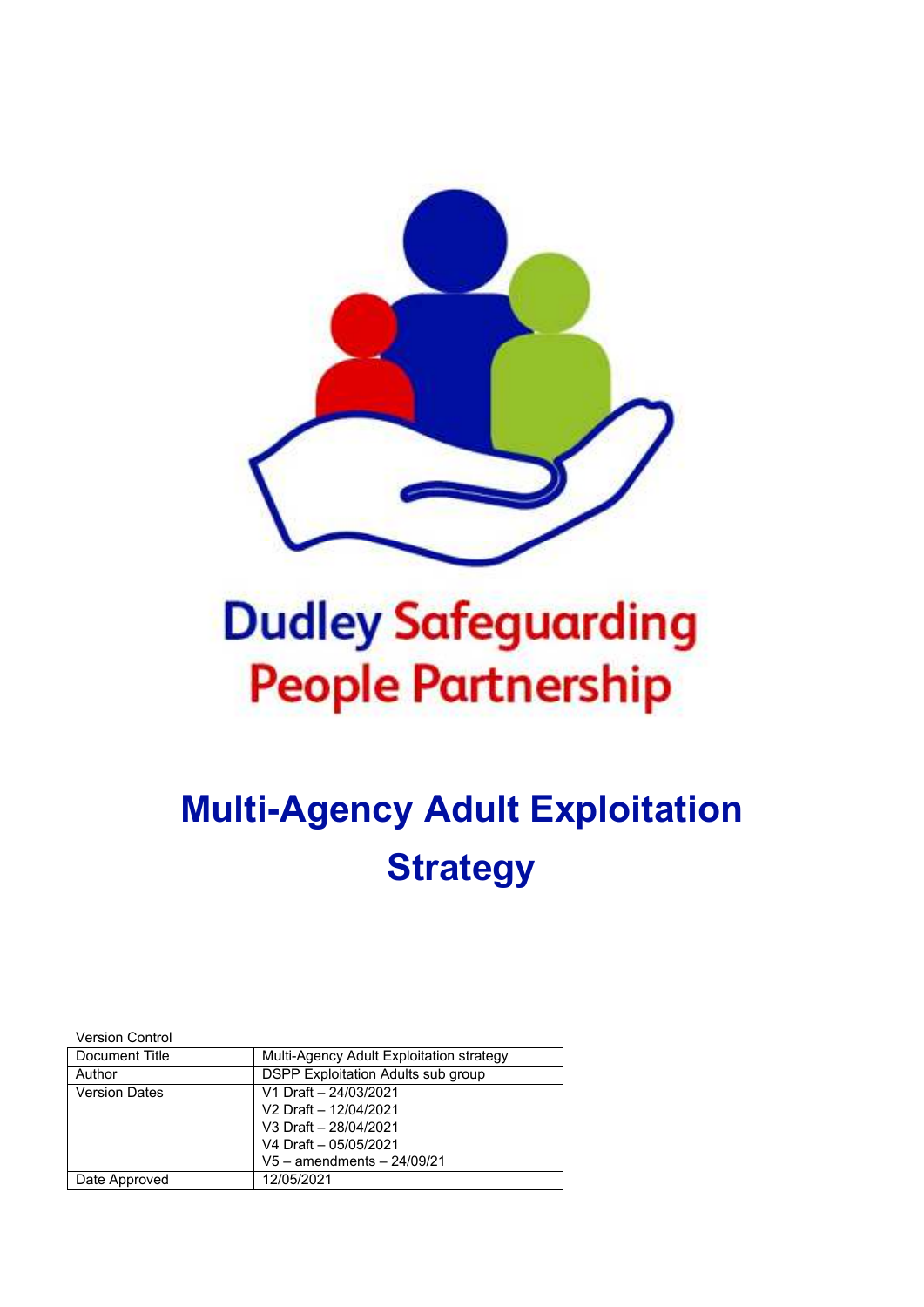## **Contents**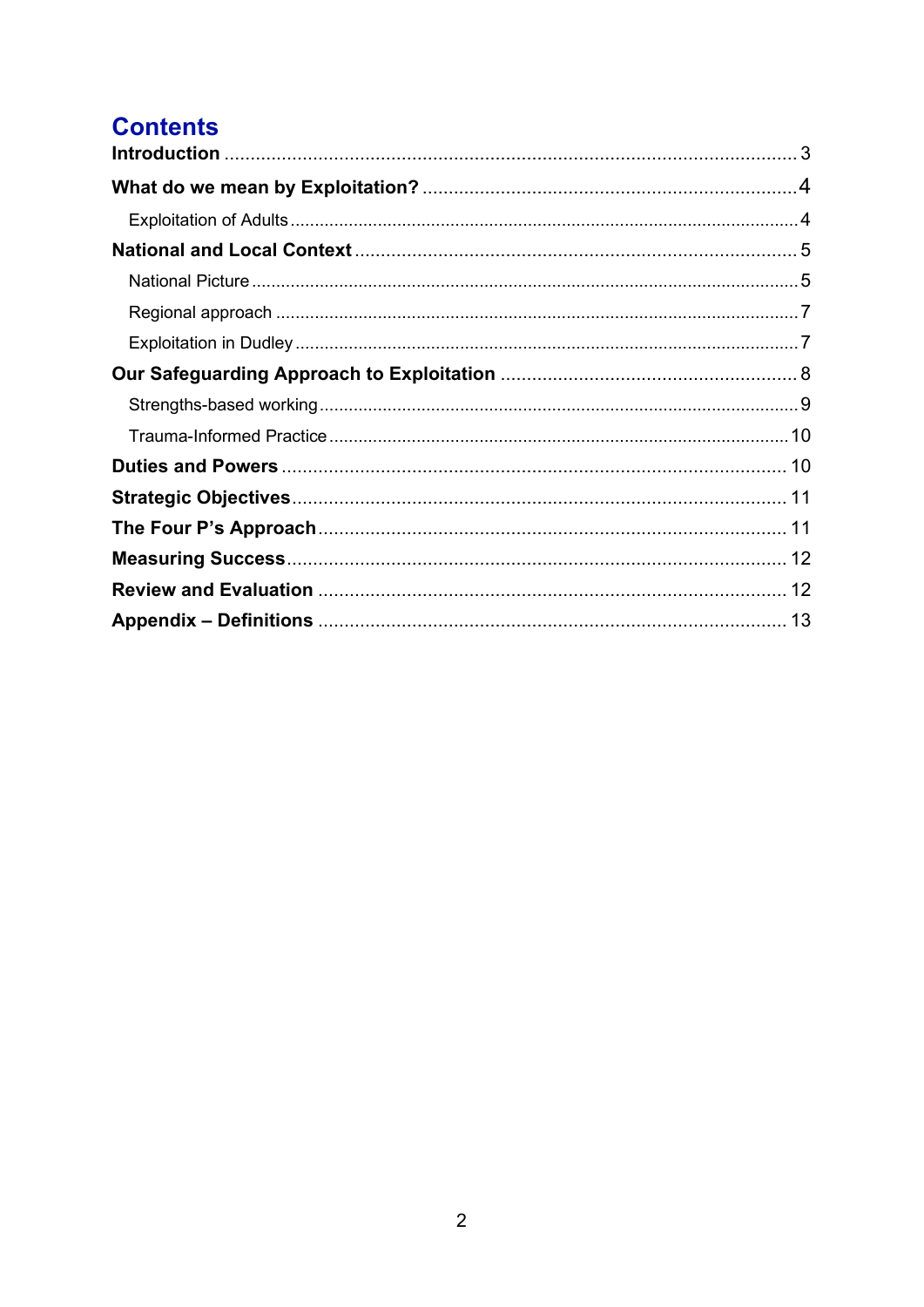## **Introduction**

Dudley Safeguarding People Partnership (DSPP) and partners in Dudley are committed to protecting adults from all types of exploitation. We recognise we have much to do to ensure that we deliver a consistently robust and integrated response to adults at risk of exploitation in the borough. We acknowledge that this is a fast changing and fluid landscape, however there is a strong collective commitment to working in partnership to identify exploitation at the earliest opportunity and, where necessary, to ensure that individuals, their families and support networks access the right services at the right time.

It outlines the partnership approach we are taking in the borough, and is aimed at people who are working to reduce exploitation in Dudley

Our ambition is to work in partnership to prevent exploitation; identify and protect those at risk of exploitation; strengthen resilience of victims and communities; support victims in their recovery; and pursue those who perpetrate exploitation and bring them to justice.

It is essential that all partners working with people at risk and the wider public understand what exploitation is, how it differs from other forms of abuse, and how to respond to concerns.

This strategy has been mandated by DSPP and will be delivered through the Exploitation Adults sub group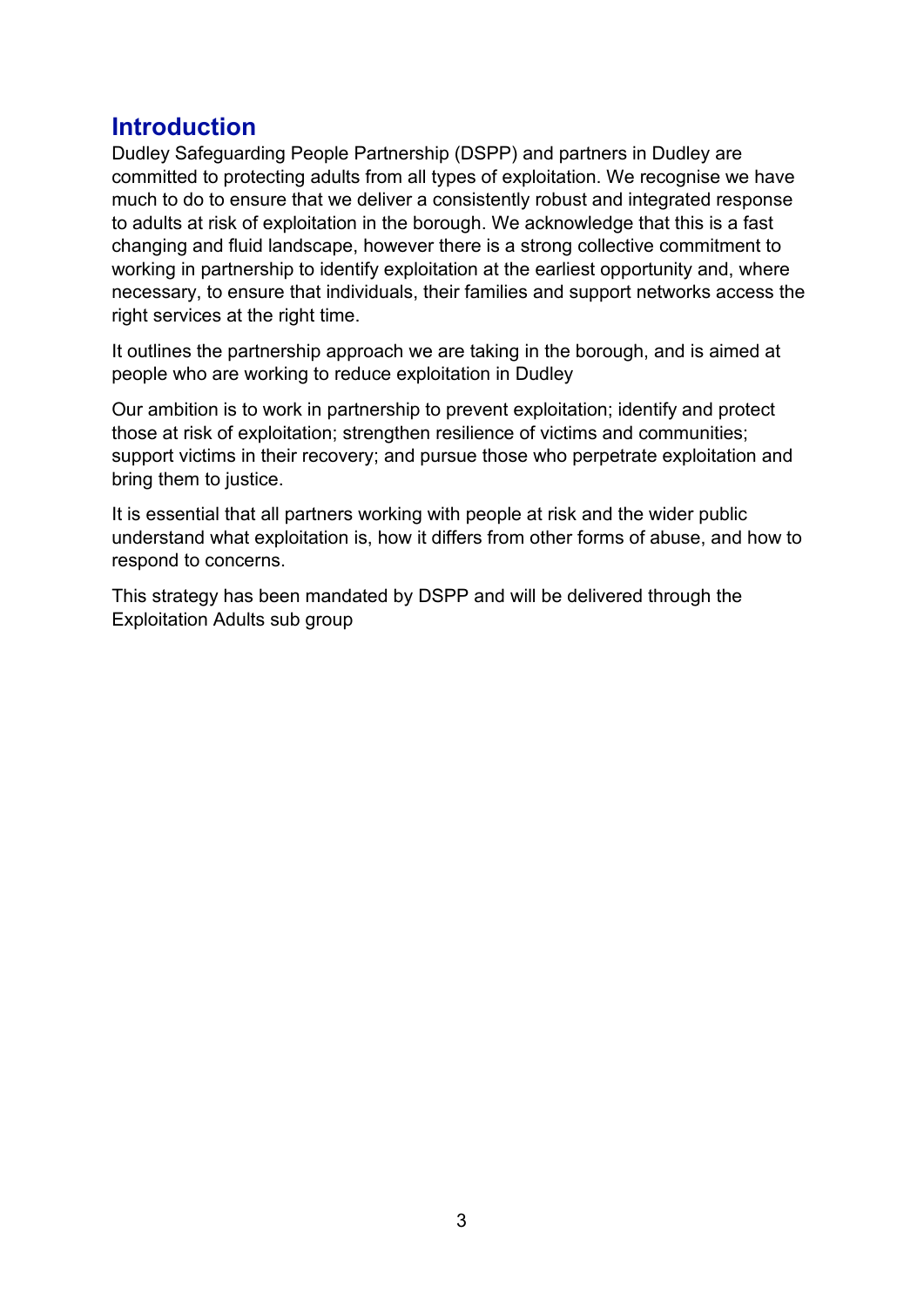## **What do we mean by Exploitation?**

The West Midlands regional definition of exploitation is:

An individual or group takes advantage of an imbalance of power to coerce, control, manipulate or deceive a person and exploits them:

- through violence or the threat of violence, and/or
- for financial or other advantage of the perpetrator or facilitator and/or
- in exchange for something the victim needs or wants.

The victim may have been exploited even if the activity appears consensual due to his /her specific situation. Exploitation does not always involve physical contact, it can also occur through the use of technology, e.g. as the result of a grooming process which takes place during conversations in chat rooms, or through the use of social media.

Dudley recognises that exploitation is deliberate maltreatment and manipulation irrespective of their age, gender, ethnicity, background or ability and sexuality and comes in many forms, including:

- Modern slavery
- Human trafficking
- Sexual exploitation
- Criminal exploitation
- Forced labour
- Domestic servitude

Exploitation can also be a strong feature of the following, but these are out of scope for this Strategy, as they and already have embedded processes in place to respond to them:

- Radicalisation and extremism:
- Domestic violence and abuse (forced marriages, honour based violence and FGM)
- Rogue trader, bogus callers and scammers
- Abuse of positions of trust
- Hate crime
- Financial abuse
- Mate crime

#### **Exploitation of Adults**

Any person can be a victim of criminal exploitation as a result of their situation or circumstances, but some will be more at risk for a range of reasons. Extrinsic factors acting with intrinsic factors can make someone suffer or be at risk of harm

Where an adult has care and support needs is at risk of abuse or neglect and is unable to protect themselves because of those needs the Local Authority would be required to complete an enquiry under Section 42 of the Care Act 2014. The purpose of the enquiry would be to decide what action to take to support and protect the person in question.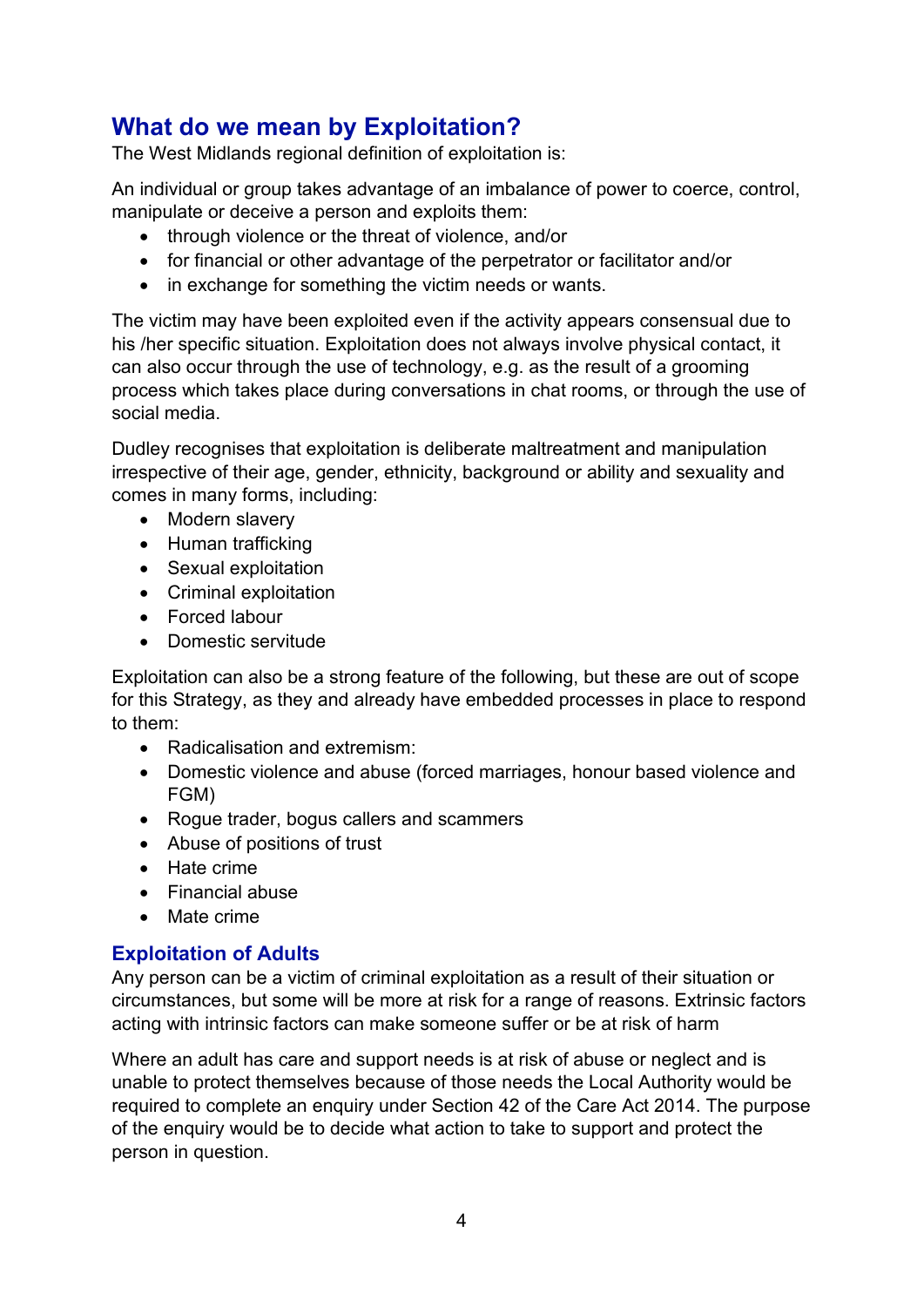The police would become involved in a section 42 enquiry if there was reasonable suspicion that a crime may have been committed and the harm caused to the adult concerned was deliberate, malicious or reckless. The Local Authority would refer the concern to the police in those instances and the Local Authority and the police would hold a 'strategy discussion' to agree a way forward.

It is important to highlight that an adult could still be at risk if exploitation but if the adult did not have care and support needs an enquiry under Section 42of the Care Act 2014 would not be required. In those cases, partners would still have an obligation to take steps to prevent the exploitation from taking place.

It is acknowledged that victims may lack the capacity to consent or may be being threatened or coerced. Use of the Mental Capacity Act (2005) to protect and support people is key- this applies to people aged 16+. Grooming, coercion and control have all been known to have an impact on mental capacity, particularly where sexual or criminal exploitation is a factor.

Dudley Safeguarding People Partnership (DSPP) and partners in Dudley are committed to protecting adults from all types of exploitation. The Adult Exploitation Strategy will be delivered by the DSPP Exploitation Adults sub group as part of this commitment.

There are specific established processes and pathways already in place, such as MARAC and Channel Panel and although these are outside of the scope of this Strategy it is important that assurance is given to the links with safeguarding

Risks are primarily managed through established statutory safeguarding procedures.

Services delivered based on assessments of need should be appropriate to meet different levels. Broadly speaking these should be:-

- Universal Services which are available to everyone
- Targeted Support for individuals and families who require additional services to ensure lower level needs and risks are managed
- Specialist Services for individuals with the most significant and complex needs, including the need to be protected from harm.

(As part of an Action Plan to support the implementation of the Strategy Services will be mapped and gaps identified to inform future Service developments / commissioning opportunities).

## **National and Local Context**

#### **National Picture**

National data, research and reviews are all evidencing the increase in modern slavery, trafficking, sexual exploitation and criminal exploitation of both children and adults.

The Home Office estimates that there are between 10,000-13,000 victims of modern slavery nationally, however this figure is likely to be hugely under-reported.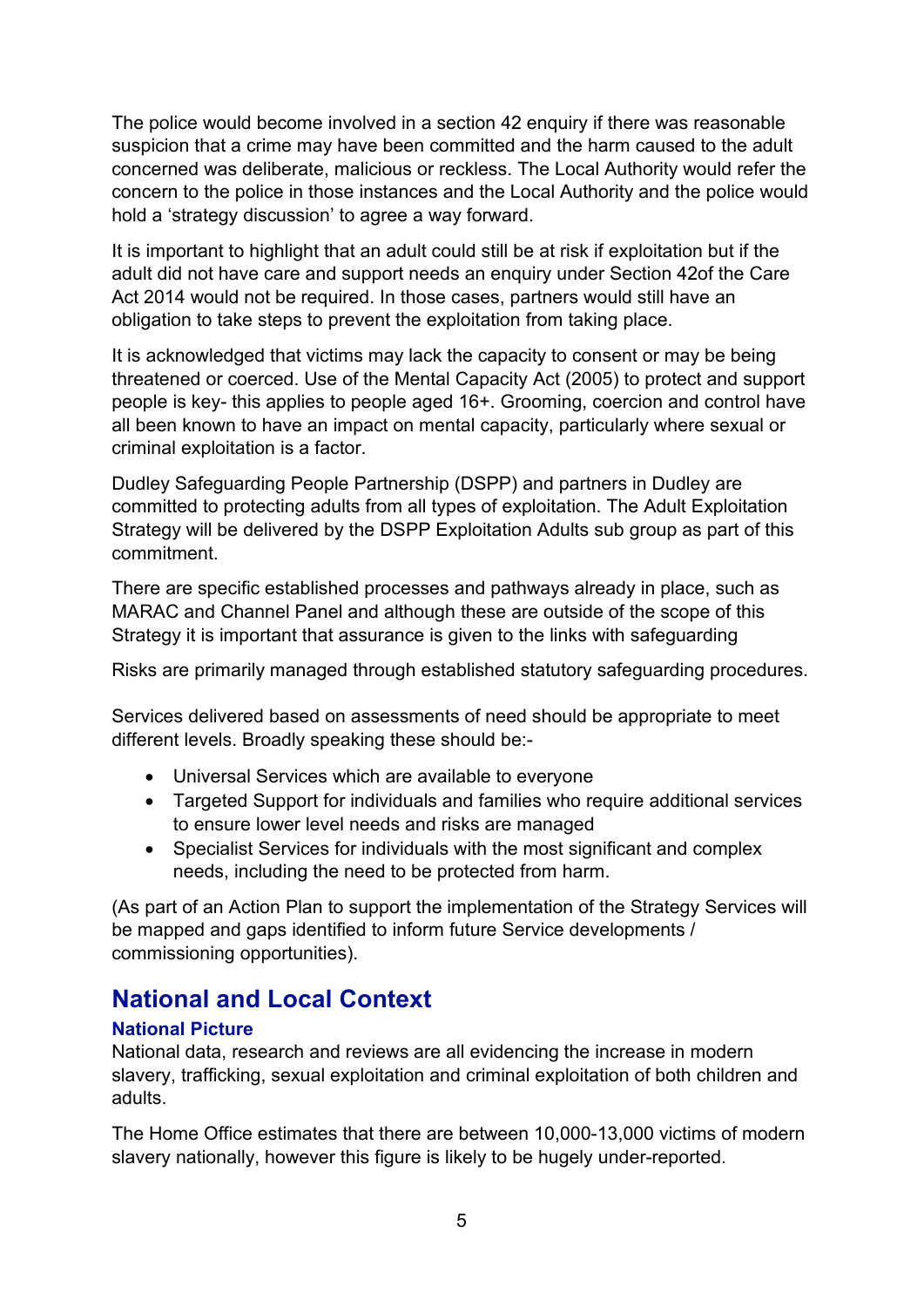In 2020, 10,613 potential victims of modern slavery were referred to the NRM; a similar number to 2019. The plateau in referral numbers is primarily thought to result from the COVID-19 pandemic and associated restrictions. Of these, 63% (6,716) claimed that the exploitation occurred in the UK only, whilst 26% (2,722) claimed that the exploitation took place overseas only.

Just under half of referrals (48%; 5,087) were for individuals who claimed they were exploited as adults, whilst 47% (4,946) were for individuals who claimed they were exploited as children. The most common type of exploitation for adults was labour exploitation and for minors was criminal exploitation.

Potential victims from the UK, Albania and Vietnam were the three most common nationalities to be referred to the NRM. The Single Competent Authority made 10,608 reasonable grounds and 3,454 conclusive grounds decisions in 2020. Of these, 92% (9,765) of reasonable grounds and 89% (3,084) of conclusive grounds decisions were positive. Of the 2020 referrals, 8,665 are awaiting a conclusive grounds decision. During 2020, the DtN process referred 2,178 adults to the Home Office, a similar figure to 2019.<sup>1</sup>

Gaming, social media and online forums all have a significant role to play in the trafficking and exploitation of adults. In addition, there is also recognition from the work of Programme Challenger in Greater Manchester that because services nationally have been working in silos for sexual exploitation, criminal exploitation, modern slavery and trafficking; they have not effectively shared information to recognise that many of the perpetrators are the same people.

There is limited information nationally, however, about the sexual exploitation of adults although it is clear that sexual exploitation does not stop when an individual reaches their 18th birthday and in some cases does not start until an individual has reached adulthood. Transition from childhood to adulthood can be seen as a particularly risky period in relation to sexual exploitation. The Casey 'Report of the Inspection of Rotherham Metropolitan Borough Council' in 2015 highlighted that "abuse and violence continues to affect victims into adulthood" and that there were "serious concerns about the group of young people during their transition to adulthood"

Professionals were increasingly becoming aware of other models of exploitation and their impact on vulnerable adults, in particular those involving criminal exploitation.

The National Crime Agency (NCA) reports that there are currently over 2000 individual deal line numbers in the UK. Exploitation remains integral to the business model with offenders recruiting, transporting and exploiting vulnerable individuals, to carry out criminal activity essential to their operations. There can be a high risk of violence and serious injury, including loss of life, in relation to county lines offending with vulnerable drug users and runners at the greatest risk of violence. In 2018 the Home Office published its Serious Violence Strategy outlining the Government's

1

https://assets.publishing.service.gov.uk/government/uploads/system/uploads/attachment\_data/file/970995/ modern-slavery-national-referral-mechanism-statistics-end-year-summary-2020-hosb0821.pdf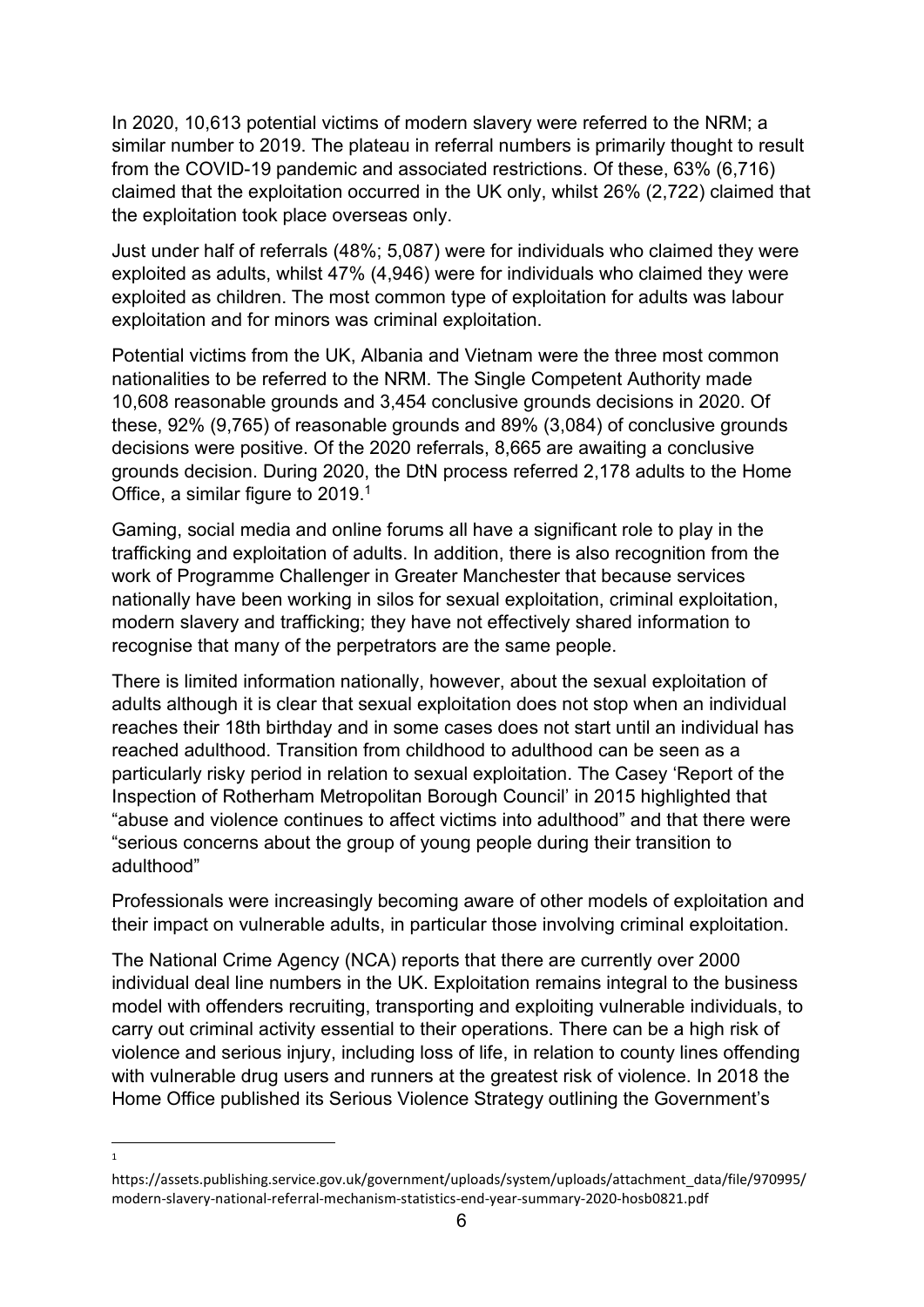response to knife, gun crime and homicide. Tackling 'county lines' and the misuse of drugs is one strand of the national strategy.

#### **Regional approach**

The West Midlands Police and Crime Commissioner (PCC) has set up the West Midlands Violence Reduction Board; a multi-agency strategic partnership which ensures and oversees the effectiveness of arrangements made by individual agencies. This Board will seek to co-ordinate efforts across the West Midlands Metropolitan Area in developing and implementing a public health, long term systemic approach to preventing and reducing violence, vulnerability and exploitation.

The establishment of the West Midlands Violence Reduction Unit (VRU) is a collaborative regional approach and there are agreements for each West Midlands authority to work with the VRU on its prevention agenda.

The West Midlands Human Trafficking and Modern Slavery Board has been established to ensure that there is an effective joined up approach to preventing, identifying and responding to safeguarding children, young people and adults at risk of or experiencing exploitation.

The Human Trafficking and Modern Slavery Board is responsible for the development and delivery of multi-agency strategies which prevent children, young people and adults from being harmed by slavery/trafficking; protect those who have been harmed; pursue offenders who have harmed them; and ensure that key stakeholders are effectively contributing towards delivery of the Board's priorities.

Membership includes senior strategic leads responsible for local service responses to Modern Slavery / Human Trafficking from a range of partner agencies, including the 7 Local Authority leads

The West Midlands Human Trafficking and Modern Slavery Board is accountable to the West Midlands Community Safety Partnership and will provide a six monthly update report to the Violence Reduction Board, Directors Adult Services Networks and other related forums.

The Modern Slavery Local Authority leads meetings have now been established, where the 7 Local Authorities share information and best practice. Service providers are also invited to part of these meetings in order to build closer links between them and the Local Authorities.

West Midlands Anti-slavery network is extremely well established to the point of winning an international award in 2021. This network meets quarterly to share best practice and looks at how to overcome barriers and challenges across the region.

#### **Exploitation in Dudley**

As a hidden crime, the number of identified victims of exploitation in Dudley is low, in line with the national trend, and as yet we do not have an accurate picture of victim/offender profiles or an understanding of the prevalence of exploitation in its various forms.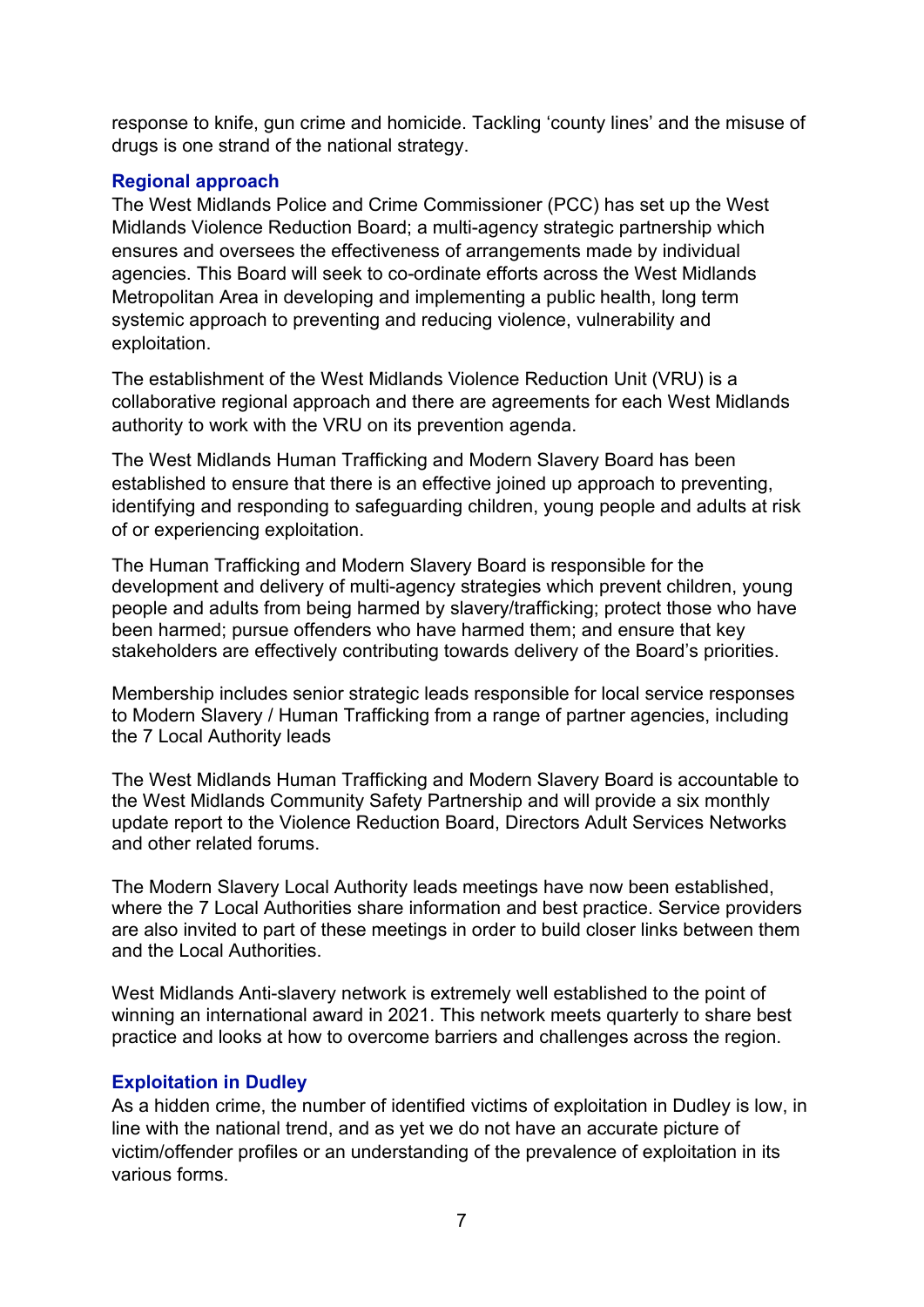We do not have a comprehensive core dataset to help us to develop our understanding of exploitation in Dudley. We need to develop an understanding of prevalence and the profiles for victims and offenders, locations and models of offending. This will support development of the multi-agency response to those at risk and those already being exploited

## **Our Safeguarding Approach to Exploitation**

It is important to recognise that adult safeguarding duties under the Care Act (2014) relate specifically to people who are at risk due to disability or illness. Young adults at risk may not be covered by Care Act duties. We are committed to working in partnership to develop approaches to reducing risk of exploitation for all adults. We will work across the partnership together to ensure the response to adult victims of exploitation combines elements from the following approaches.

*Contextual Safeguarding* is an approach that extends the parameters of traditional safeguarding systems to extra-familial settings and relationships.

Adults can be at risk from multiple threats including exploitation by criminal gangs and organised crime groups such as county lines; trafficking; online abuse; sexual exploitation and the influences of extremism leading to radicalisation. We also know that individuals can be both victims of and perpetrators of exploitation. When developing our response to exploitation we will consider the wider environmental factors that are a threat to their safety and/ or welfare, and we will consider the individual needs and vulnerabilities of those involved.

It requires practitioners to assess and intervene outside of the family setting and relationships in order to safeguard individuals at risk and will enable us to do two things:

- Recognise contextual risks during interventions: record contextual issues; collect information about extra-familial risks during assessments; make referrals about specific concerns.
- Address contextual risk: accept referrals for peer groups, schools and public spaces; screen referrals against contextual thresholds; subject them to assessment; discuss assessments at multi-agency meetings; action a plan to reduce the risks in these contexts. These actions feed into the individual family/vulnerable person assessments for the individual affected by that context.

To achieve this by taking into consideration local demographics, as well as the partnerships and operating systems used by Adult social care and their partners to safeguard against exploitation.

Young adulthood in particular, the nature of risks and the way they are experienced become increasingly complex with risks posed by peers, partners and other adults unconnected to their families. These risks:

- often manifest in extra-familial environments including colleges public spaces and online platforms
- are informed by peer norms and relationships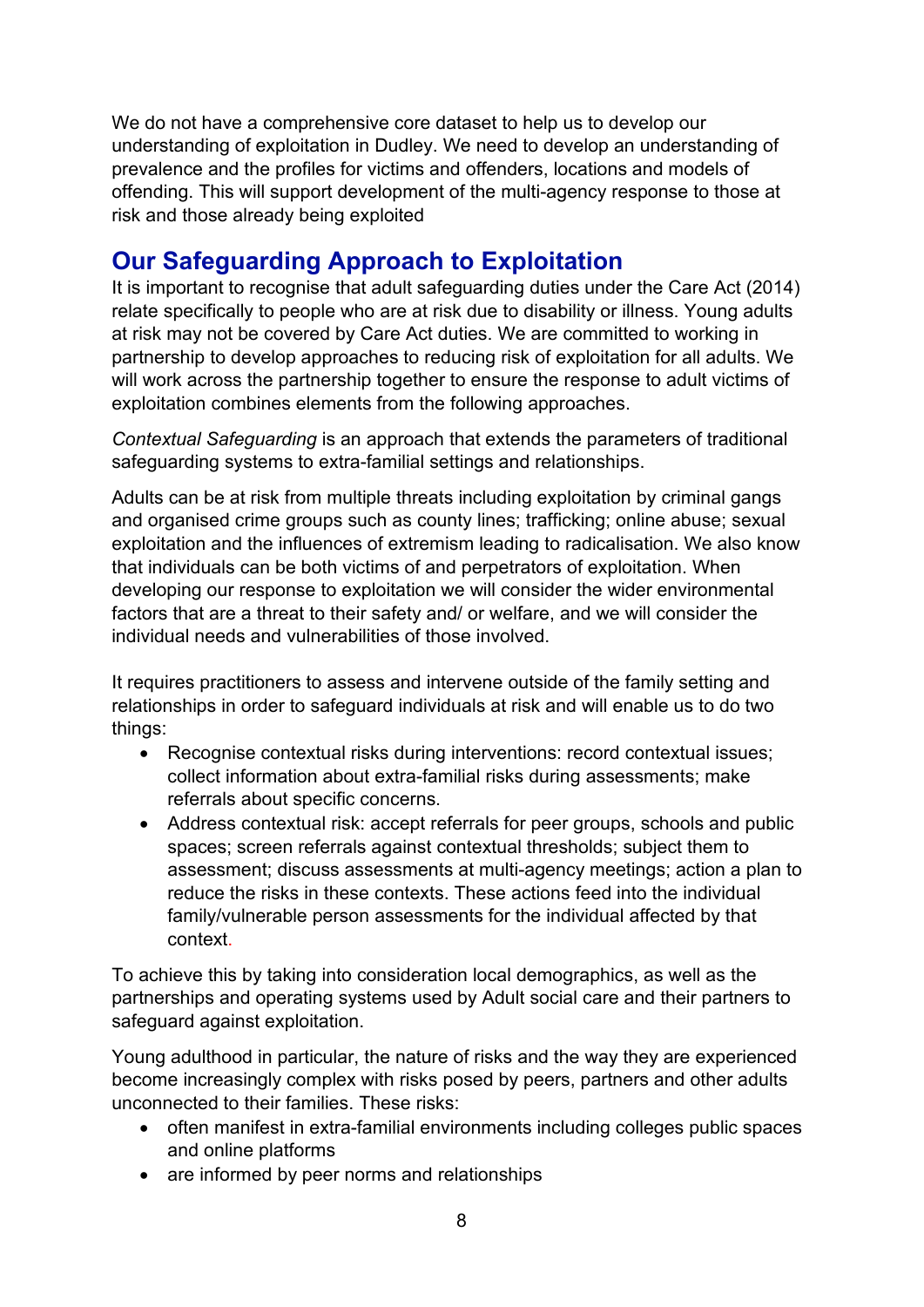- involve young people perpetrating, as well as experiencing, harm
- can present as the result of perceived 'choices' a young person has made and/or continues to make despite professional/parental intervention
- often feature grooming, coercion, criminality and serious risks of significant sexual and physical harm that create climates of fear and reduce engagement with agencies
- are beyond the control of family members and rarely instigated by family members
- continue into adulthood and particularly for young people during the 18-25 transitional period.

*Transitional safeguarding* is simply a term used to highlight the need to improve the safeguarding response to older teenagers and young adults in a way that recognises their developmental needs. It recognises that adolescence extends into the early/mid-twenties (Sawyer et al. 2018) because the brain is not yet fully developed, and in some cases there will be a need for specific support to help an individual to navigate through this progression safely. A more fluid and transitional safeguarding approach is needed for young people entering adulthood given that the risk of harm, and its effects, does not stop at 18 years.

The adults safeguarding systems are governed by different statutory frameworks, which can make the transition to adulthood harder for young people facing ongoing risk and arguably harder for the professionals who are trying to navigate an effective approach to helping them. The 'cliff-edge' in terms of support can be exacerbated by notable differences between thresholds/eligibility criteria for children and adult safeguarding responses (Firmin et al., Research in Practice, 2019).

#### **Strengths-based working**

Strengths-based practice is all about the relationship between those who are supported by services and those who provide that support. This means working in collaboration with the person to support them to develop solutions, enabling them to achieve the outcomes which are important to them. In a world of experts they are the experts on what is important to them.

Focusing on strengths does not mean ignoring challenges and addressing these accordingly. Strengths-based approaches are not prescriptive; there is no one-size fits-all model. The strength based approach requires both the practitioner and the person to focus upon their personal strengths and abilities.

The focus is not on what the person can't do, but on where their strengths lie and the supports they have around they have around them in their family and the community.

In strengths-based practice the individual is empowered to have as much choice and control as possible and encouraged to propose options and solutions to enable them to have the life they want.

This is particularly important when working with adults at risk of exploitation, in order to support them to regain control and enable long-term change.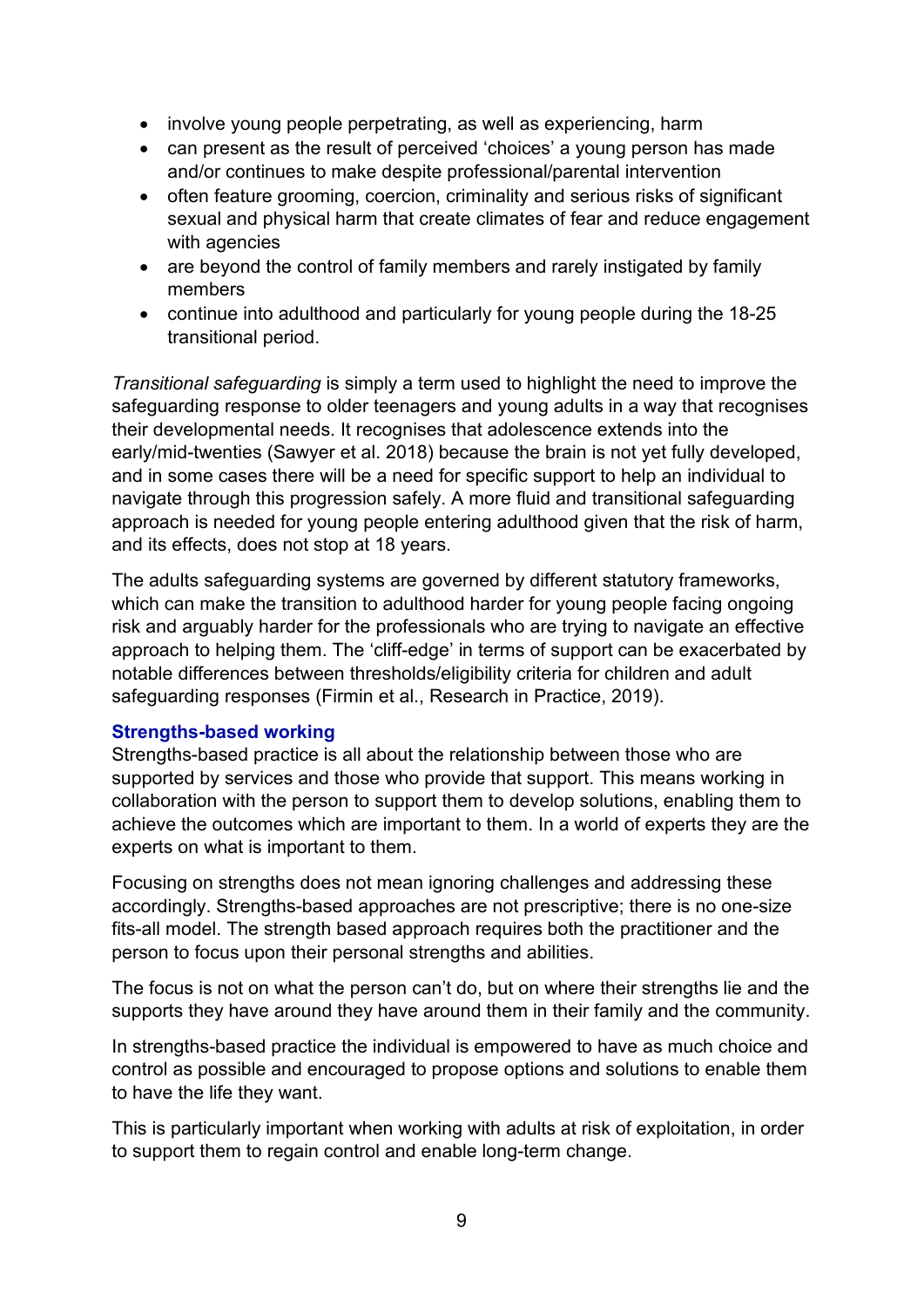#### **Trauma-Informed Practice**

Trauma-Informed practice is grounded in an understanding of and responsiveness to the impact of trauma, and emphasises physical, psychological, and emotional safety for everyone, and creates opportunities for survivors to rebuild a sense of control and empowerment (Hopper et al., 2010).

Extensive research has been completed on the effects of trauma on the brain, memories of traumatic events are different to memories of non-traumatic events.

When a person is subjected to the threat of being killed or abused, or witnesses this threat in relation to other people, their body reacts in specific ways to enhance their chances of physical survival. This biological and evolved reaction also affects the parts of the brain that are responsible for the laying down of memory.

Many survivors of trauma experience feelings of shame and humiliation, which can prevent them from feeling able to express themselves and to assert their needs with others. Survivors will often not display any signs of fear or confusion and will appear to be fine and able to manage; they will often minimise, conceal or deny being injured.

Professionals working with survivors of exploitation will need to have a level of awareness and training to enable them to understand the exploited person's individual needs and be able to develop a working relationship based on trust. At every stage it will be essential to demonstrate an interest in survivors' well-being beginning from getting the first contact right, delivering a calm, kind, consistent approach at all times and in all environments.

## **Duties and Powers**

Across the Partnership agencies will use the duties and powers invested in them to prevent exploitation and protect and empower victims at risk of or experiencing exploitation. Relevant statutory guidance and legislation includes:

- Care Act 2014
- Mental Capacity Act 2005
- Mental Health Act 1983
- Making Safeguarding Personal: Guide 2014
- Modern Slavery Act 2015
- Crime and Disorder Act 1998
- Prevent Duty 2015

In summary we will seek to identify and protect victims of exploitation by:

- sharing information in a timely manner
- taking a holistic and contextual approach rather than concentrating on risks, incidents and indicators
- ensuring that young adults aged 18+ continue to receive services to support their safe transition to adulthood
- not criminalising victims
- giving consideration to the impact of trauma and providing support to victims in in rebuilding a sense of control and empowerment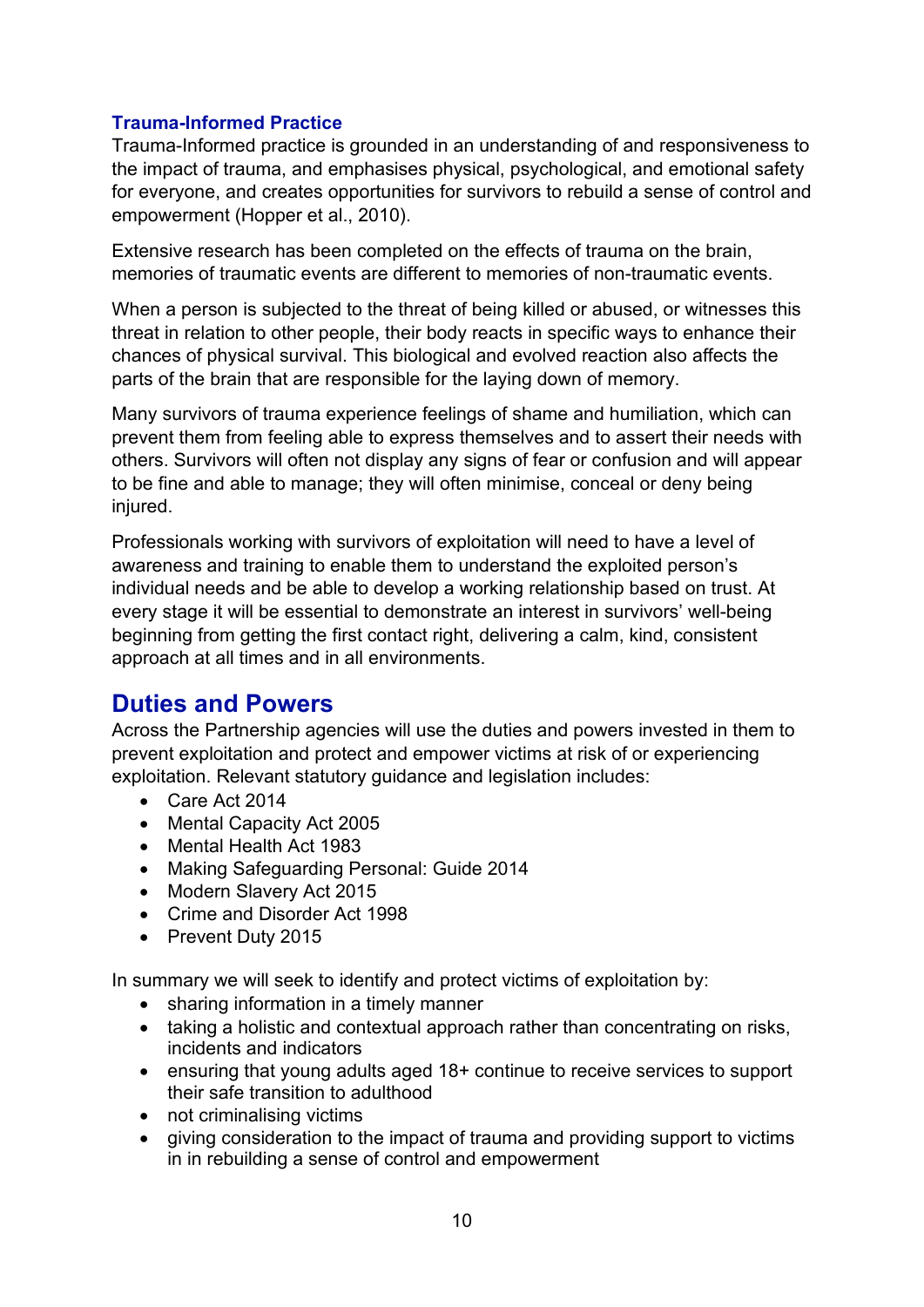## **Strategic Objectives**

We acknowledge that this will be challenging as there are no easy solutions, but we can and must do more to protect those who are being exploited now or are at risk of being exploited in the future.

When a person is being forced or coerced to commit crime, we will ensure that we respond intelligently as far too often those being exploited are often criminalised rather than being seen as victims of exploitation. We will ensure that there is an appropriate response to those being exploited.

In developing our response to adult exploitation, we are committed to Making Safeguarding Personal and the six key principles of safeguarding that underpin this:

- Empowerment
- Prevention
- Proportionality
- Protection
- Partnership
- Accountability

## **The Four P's Approach**

#### **Prepare:**

To reduce the impact of exploitation. Adults have a right to be educated about associated dangers to prevent and enable them to protect themselves. This strategy aims to prevent adults with care and support needs from experiencing, or continuing to experience, exploitation by providing effective awareness-raising and quality learning and development opportunities.

#### **Prevent:**

To prevent people from becoming victims and perpetrators of exploitation. All partners have a responsibility to safeguard adults from harm. This strategy aims to develop an intelligence picture which will inform local partnership understanding of context, and locations of concern.

#### **Protect:**

To strengthen safeguards against exploitation. Single and multi-agency processes and procedures must be effective, efficient and for purpose. This strategy aims to effective victim centred practice and service provision, to protect those who may be experiencing or are at risk of exploitation.

#### **Pursue:**

To prosecute and disrupt perpetrators of exploitation. Exploitation within Dudley needs to be identified and disrupted. This strategy aims to identify methods in which information can be used to assess, intervene, and prosecute those who seek to facilitate and /or perpetrate exploitation.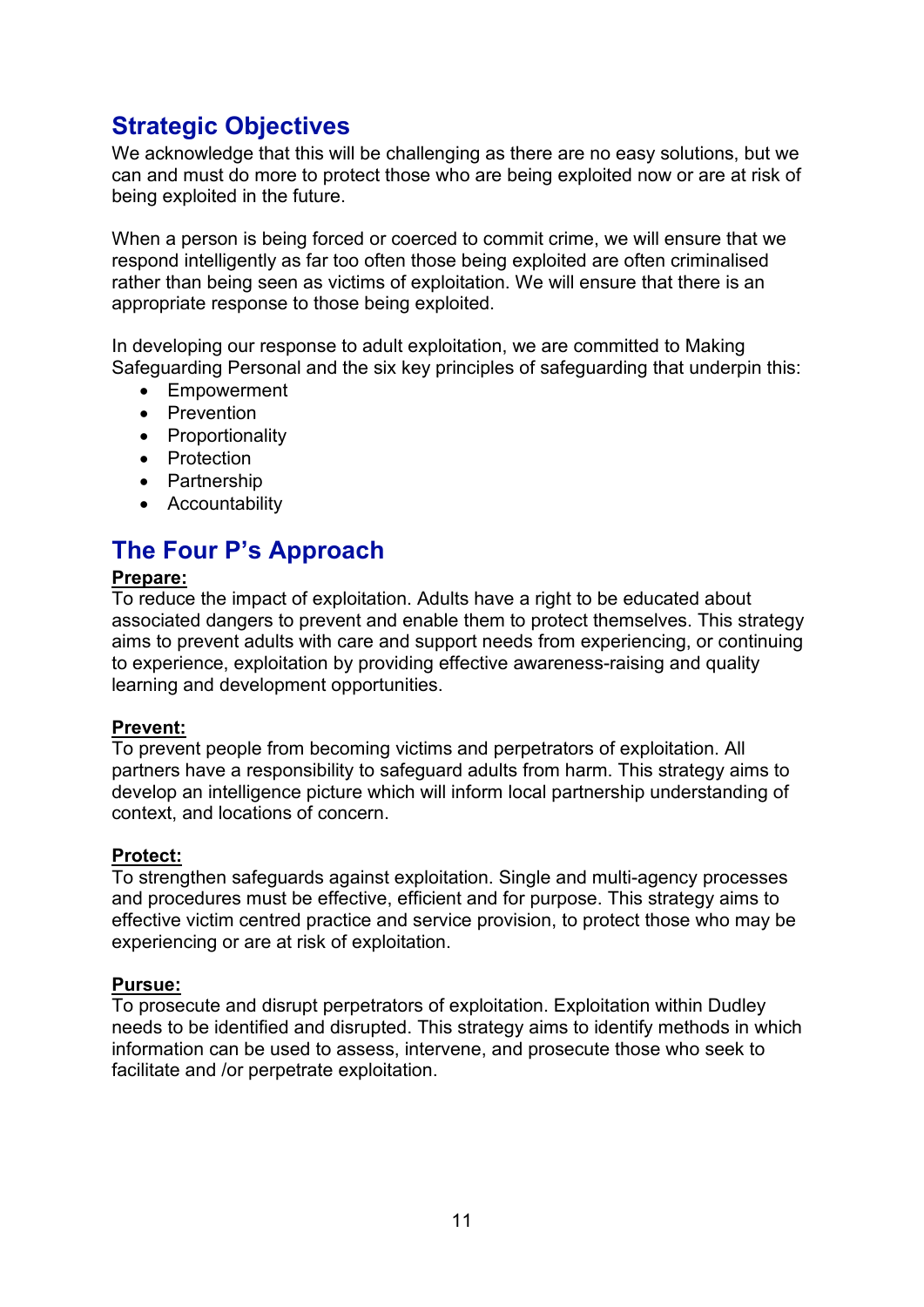## **Measuring Success**

The success of the strategy will be measured based on a range of quantitative and qualitative measures

Measures will include:-

- Timeliness of response to referrals/concerns
- Increase in exploitation referrals/concerns
- Improve prosecution outcomes for crimes associated with exploitation
- Increase over time in percentage of agencies grading themselves good or outstanding against practice standards
- Increase in NRM referrals / DtN submissions
- Increase in FIB submissions
- Agency attendance at meetings
- Increase in number of safety plans due to risk of exploitation
- Decrease in numbers of adults who are re-referred due to exploitation concerns following disruption/safeguarding interventions

Qualitative Measures

- Audits of exploitation cases evidence effective screening, intervention, information sharing and multi-agency working
- Positive evaluation proportionate case tracking
- Increase in practitioner confidence and skills across the workforce
- Evidence of positive feedback from individuals on their experiences and the impact of support received

### **Review and Evaluation**

This Strategy will be reviewed on an annual basis for relevance and effectiveness.

The Delivery Action Plan will be monitored against identified outcomes and the difference made to individuals, their families and supporters will be evaluated through audits and other quality assurance activity through routine reporting from the Exploitation Sub group to the Safeguarding Adults Board.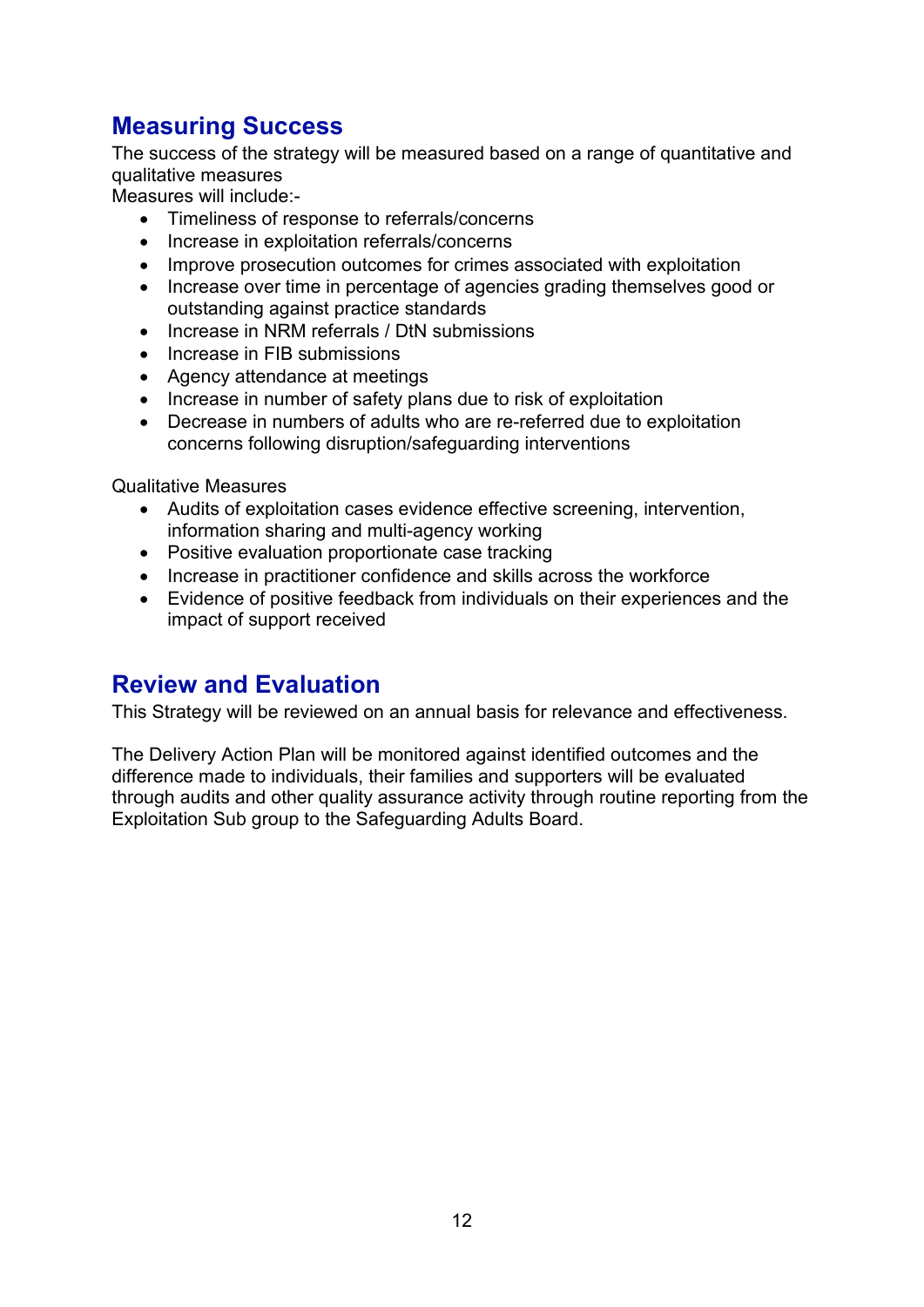## **Appendix – Definitions**

| <b>Modern Slavery</b>                                    | Activities that involve one person keeping another person in compelled service<br>(Home Office 2016). The Modern Slavery Act (2015) includes: forced labour,<br>forced criminality, sexual exploitation, forced marriage and domestic servitude.<br>Someone is in slavery if they are:<br>Forced to work through mental or physical threat<br>Owned or controlled by an "employer", usually through mental or physical<br>$\bullet$<br>abuse or the threat of abuse, often with perceptions of "debt bondage".<br>Dehumanised, treated like a commodity or bought and sold as "property".<br>$\bullet$<br>Physically constrained or have restrictions placed on his/her freedom |
|----------------------------------------------------------|---------------------------------------------------------------------------------------------------------------------------------------------------------------------------------------------------------------------------------------------------------------------------------------------------------------------------------------------------------------------------------------------------------------------------------------------------------------------------------------------------------------------------------------------------------------------------------------------------------------------------------------------------------------------------------|
| <b>Human Trafficking /</b><br><b>Labour Exploitation</b> | Human trafficking involves recruitment, harbouring or transporting people into a<br>situation of exploitation through the use of violence, deception or coercion and<br>forced to work against their will (antislavery.org).                                                                                                                                                                                                                                                                                                                                                                                                                                                    |
|                                                          | The Palermo Protocol to prevent, suppress and punish trafficking in persons is<br>the internationally accepted definition of human trafficking. This Protocol (which is<br>in force) was signed by the United Kingdom on 14 December 2000 and ratified on<br>9 February 2006. It provides a definition of trafficking which has since become a<br>widely accepted standard and used in other international instruments. It also<br>outlines protection for victims                                                                                                                                                                                                              |
| <b>Domestic Servitude</b>                                | This involves children, men and women being forced to work in private<br>households performing tasks such as childcare and housekeeping for little or no<br>pay and often in abusive conditions.                                                                                                                                                                                                                                                                                                                                                                                                                                                                                |
| <b>Sexual Exploitation</b>                               | This includes adults trafficked as part of the sex trade.                                                                                                                                                                                                                                                                                                                                                                                                                                                                                                                                                                                                                       |
| <b>Forced</b><br><b>Criminalisation</b>                  | This involves victims; often children, who are forced to commit a range of crimes,<br>including counterfeit DVD selling, bag snatching, ATM theft, pick-pocketing,<br>forced begging, forced sham marriage and cannabis cultivation.                                                                                                                                                                                                                                                                                                                                                                                                                                            |
| <b>Financial Exploitation</b>                            | This refers to illegal or improper use of an older person's funds, property, or<br>assets by a trusted person or entity. This frequently occurs without the explicit<br>knowledge or consent of a senior or disabled adult. Assets are commonly taken<br>via forms of deception, coercion, harassment, duress and threats.                                                                                                                                                                                                                                                                                                                                                      |
| <b>Forced Marriage</b>                                   | Where one or both parties do not wish to get married but are forced to by others,<br>usually their families. People forced into marriage may be tricked into going<br>abroad, physically threatened and/or emotionally blackmailed to do so.                                                                                                                                                                                                                                                                                                                                                                                                                                    |
| Radicalisation                                           | The 'grooming' or 'recruitment' process by which a person comes to support<br>terrorism and forms of extremism leading to terrorism.                                                                                                                                                                                                                                                                                                                                                                                                                                                                                                                                            |
| <b>Fraud and Scams</b>                                   | Predominantly involves money or transactions that involve financial loss to the<br>victim performed by a dishonest individual, group, or company.                                                                                                                                                                                                                                                                                                                                                                                                                                                                                                                               |
| <b>County Lines</b>                                      | This involves drug lines operated by a telephone line often from cities such as<br>London, Birmingham, Manchester and Liverpool sending dealers to sell in smaller<br>towns, and coastal areas. Many gangs form a secure base in the homes of<br>vulnerable people and force assistance by using violence or exploiting an<br>addiction to drugs.                                                                                                                                                                                                                                                                                                                               |